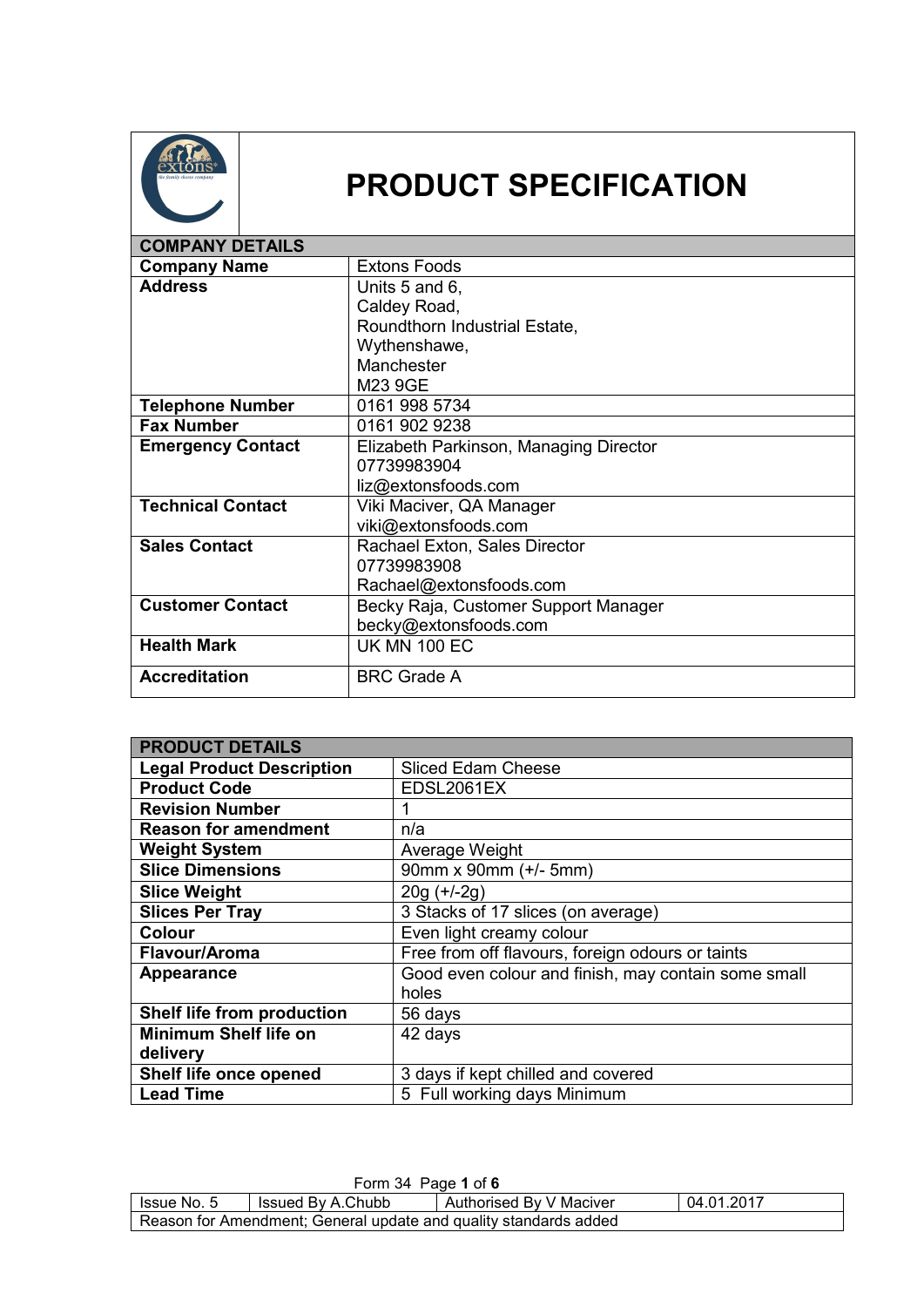| <b>INGREDIENTS (Raw Materials and Additives Including E Numbers)</b> |             |                       |                          |
|----------------------------------------------------------------------|-------------|-----------------------|--------------------------|
| Ingredients                                                          | Composition | <b>Quality Checks</b> | Country of Origin        |
| Pasteurised Cow's Milk                                               | 97.5%       | Daily                 | NL                       |
| (Including starter)                                                  |             |                       |                          |
| Salt                                                                 | 2.3%        | Daily Visual          | <b>Approved Supplier</b> |
| Rennet                                                               | 0.04%       | Daily visual          | <b>Approved Supplier</b> |
| Calcium Chloride E509<br>(processing aid not present in              | 0.12%       | Daily visual          | <b>Approved Supplier</b> |
| end product, therefore not                                           |             |                       |                          |
| declared on label)                                                   |             |                       |                          |

| <b>NUTRITIONAL INFORMATION PER 100G</b> |                   |  |
|-----------------------------------------|-------------------|--|
| <b>PARAMETER</b>                        | Value per 100g    |  |
| Energy kJ                               | 1324              |  |
| <b>Energy Kcal</b>                      | 316               |  |
| <b>Protein</b>                          | 25                |  |
| Carbohydrate                            | 0                 |  |
| Of which sugars                         | 0                 |  |
| Of which starch                         |                   |  |
| Fat                                     | 24                |  |
| Of which saturates                      | 17                |  |
| Monounsaturated                         | -                 |  |
| Polyunsaturated                         | -                 |  |
| <b>Fibre</b>                            | 0                 |  |
| <b>Salt</b>                             | 2.3               |  |
| Sodium                                  | 920 <sub>mg</sub> |  |

| <b>CHEMICAL STANDARDS</b> |                |                |  |
|---------------------------|----------------|----------------|--|
| <b>Parameter</b>          | <b>Minimum</b> | <b>Maximum</b> |  |
| <b>Moisture</b>           | 42%            | 46%            |  |
| <b>FDM</b>                | 40.5%          | 45.5%          |  |
| <b>Salt in dry matter</b> | 3.6            | 4.8            |  |
| pH                        | 4.95           | 5.45           |  |

| <b>MICROBIOLOGICAL STANDARDS</b> |                     |                 |  |
|----------------------------------|---------------------|-----------------|--|
| <b>Micro-organisms</b>           | Target/g            | Max/g           |  |
| Coliforms                        | $20$                | 1000            |  |
| E.coli                           | $20$                | 20              |  |
| Staph aureus                     | $20$                | 20              |  |
| Yeasts                           | < 500               | 100,000         |  |
| <b>Moulds</b>                    | < 500               | 1000            |  |
| Salmonella                       | Not Detected in 25g | Detected in 25g |  |
| Listeria                         | Not Detected in 25g | Detected in 25g |  |

| Form 34 Page 2 of 6                                                       |  |  |  |  |
|---------------------------------------------------------------------------|--|--|--|--|
| 04.01.2017<br>Authorised By V Maciver<br>Issued By A.Chubb<br>Issue No. 5 |  |  |  |  |
| Reason for Amendment; General update and quality standards added          |  |  |  |  |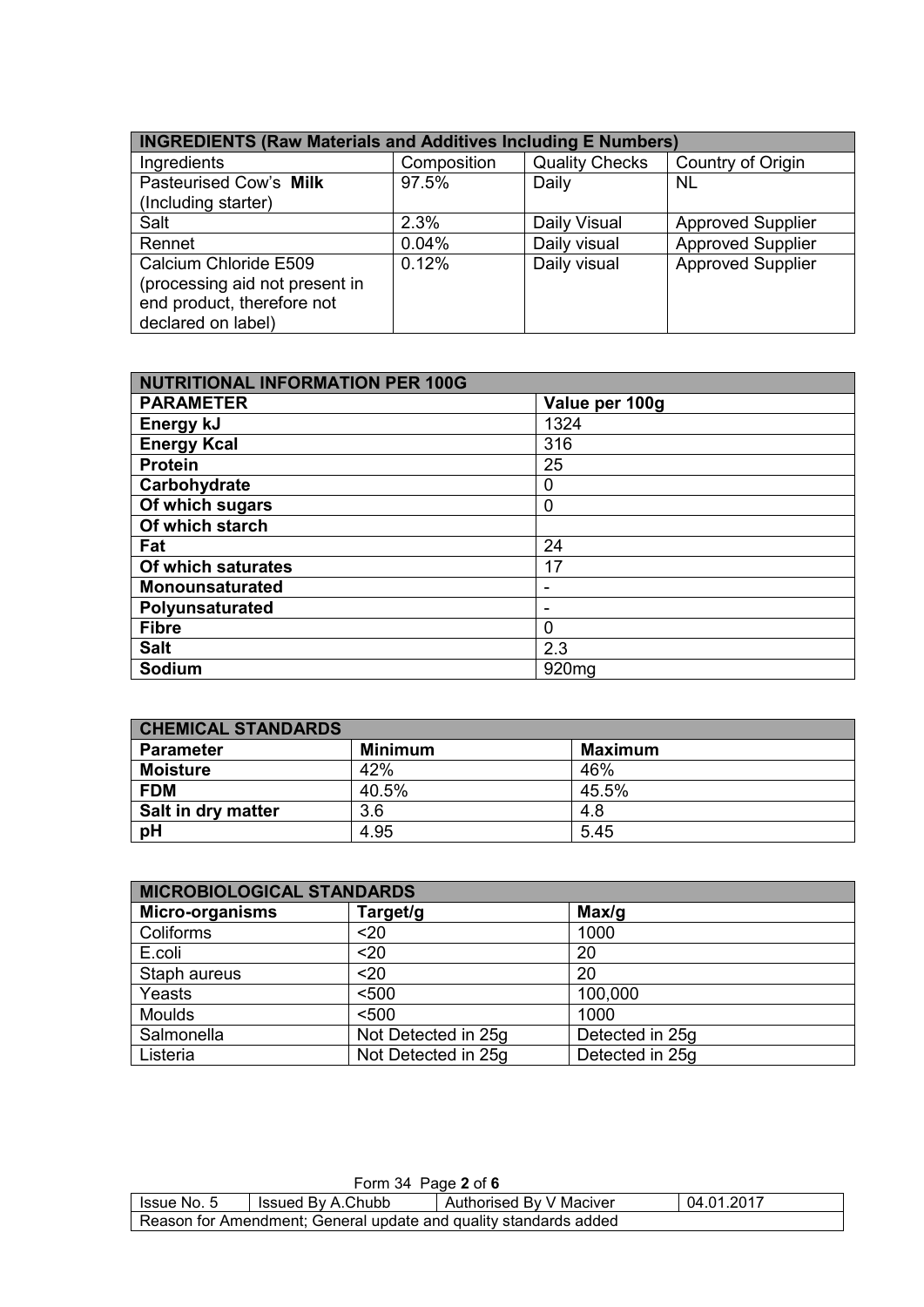| <b>QUALITY STANDARDS</b>           |                           |                           |  |
|------------------------------------|---------------------------|---------------------------|--|
| <b>ACCEPTABLE</b>                  | <b>SATISFACTORY</b>       | <b>NOT ACCEPTABLE</b>     |  |
|                                    |                           |                           |  |
|                                    |                           |                           |  |
|                                    |                           |                           |  |
|                                    |                           |                           |  |
|                                    |                           |                           |  |
|                                    |                           |                           |  |
|                                    |                           |                           |  |
|                                    |                           |                           |  |
|                                    |                           |                           |  |
| Good and clean, Free from off -    | Smooth slices, numerous   | Off flavours, Excessive   |  |
| flavours. Rindless, smooth         | round oval holes/or few   | cracking/number of holes  |  |
| surface, round to oval larger and  | cracks, but easily        | slices sticking together, |  |
| smaller holes. Weight and sizes in | peelable and slices still | weight and sizes not in   |  |
| tolerance.                         | holding their shape.      | tolerance.                |  |

| <b>FOOD TOLERANCE INFORMATION</b>                              |                                  |
|----------------------------------------------------------------|----------------------------------|
| This Product is:                                               |                                  |
|                                                                |                                  |
| Suitable for vegetarians                                       | Y                                |
| Suitable for vegans                                            | <b>N- Contains MILK</b>          |
| <b>Suitable for Coeliacs</b>                                   | Y                                |
| <b>Suitable for Diabetics</b>                                  | N                                |
| Suitable for Lactose Intolerant                                | <b>N</b> - Contains MILK         |
| <b>Halal Certified</b>                                         | N                                |
| <b>Kosher Certified</b>                                        | N                                |
| Free from cereals containing gluten(wheat, rye, barley, oats,  | $\overline{Y}$                   |
| spelt, kumat or their hybridised strains) and products thereof |                                  |
| Free from MRM                                                  | Y                                |
| Free from crustaceans and products thereof                     | Y                                |
| Free from molluscs and products thereof                        | Y                                |
| Free from fish and products thereof                            | $\overline{Y}$                   |
| Free from milk and products thereof                            | N- Cow's MILK                    |
|                                                                |                                  |
| Free from Egg/Egg Products/Albumen                             | Y                                |
| Free from soybeans and products thereof                        | $\overline{Y}$                   |
| <b>Free from Natural Colours</b>                               | Y                                |
| <b>Free from Artificial Colours</b>                            | $\overline{Y}$                   |
| <b>Free from Preservatives</b>                                 | Ÿ                                |
| Free from MSG                                                  | Y                                |
| Free from Celery/Celery Derivatives                            | Y                                |
| Free from Mustard                                              | $\overline{Y}$                   |
| <b>Free from Additives</b>                                     | $N - E509 - processing$ aid      |
| Free from Gluten                                               | Y                                |
| Free from sesame seeds and products thereof                    | Y                                |
| Free from Peanuts/Peanut Derivatives                           | $\overline{Y}$                   |
| Free from Other Nuts/Nut Derivatives                           | Y                                |
| Free from Nut Derived Oils                                     | $\overline{Y}$<br>$\overline{Y}$ |

## Form 34 Page **3** of **6**

| <b>Issue No. 5</b> | Issued By A.Chubb                                                | Authorised By V Maciver | 04.01.2017 |
|--------------------|------------------------------------------------------------------|-------------------------|------------|
|                    | Reason for Amendment; General update and quality standards added |                         |            |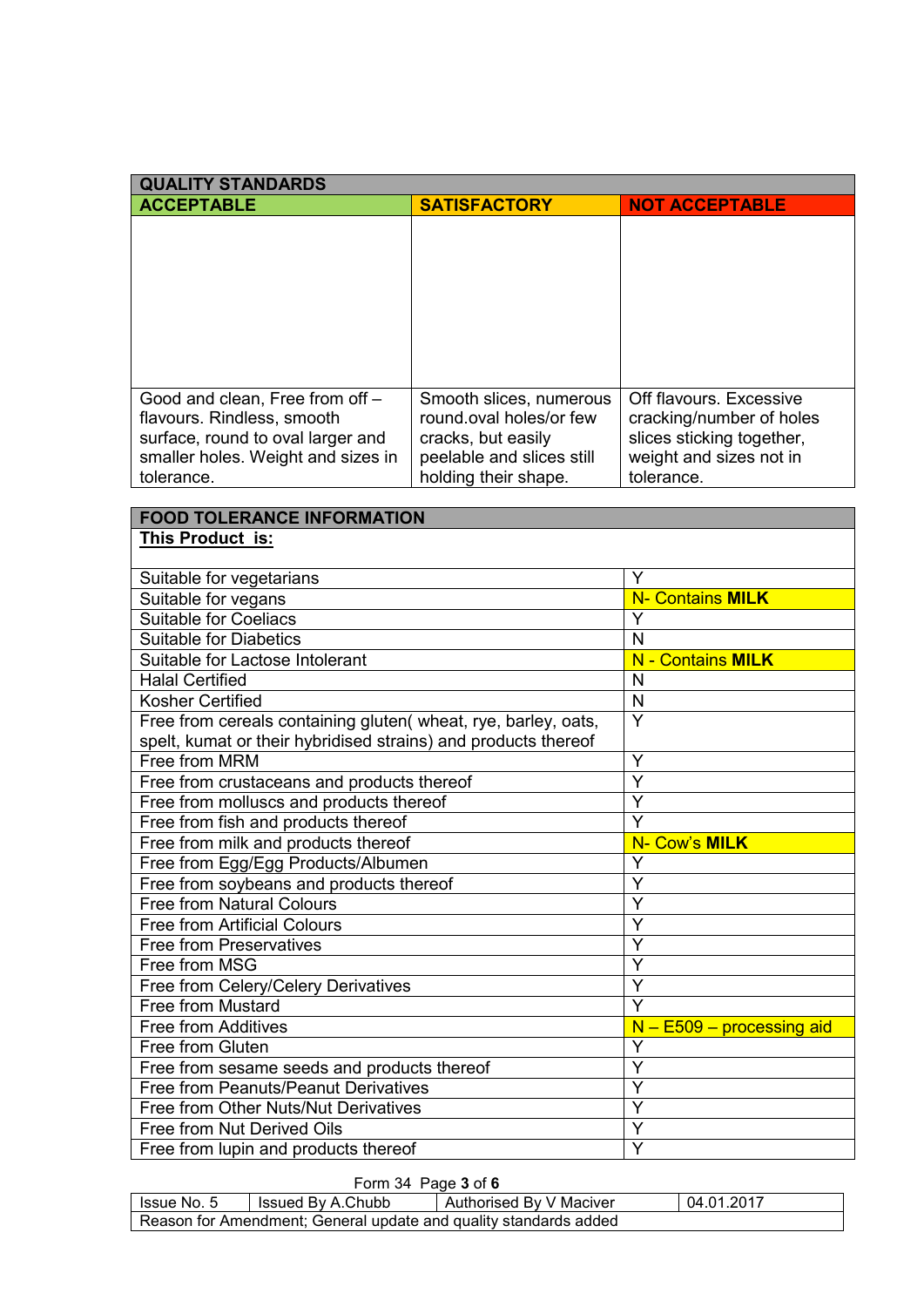| Free from genetically modified Ingredients                   |  |
|--------------------------------------------------------------|--|
| Free from sulphur dioxide and sulphites at concentrations of |  |
| more than 10mg/kg or 10mg/l expressed as SO2                 |  |

| <b>METAL DETECTION</b>                                                        |        |  |
|-------------------------------------------------------------------------------|--------|--|
| Product metal detected at the start of production, every half hour and end of |        |  |
| production.                                                                   |        |  |
| <b>Ferrous</b>                                                                | 2.00mm |  |
| <b>Non Ferrous</b>                                                            | 3.00mm |  |
| <b>Stainless Steel</b>                                                        | 5.00mm |  |

| <b>PACKAGING INFORMATION</b>                    |                                                                                                                                             |                          |  |
|-------------------------------------------------|---------------------------------------------------------------------------------------------------------------------------------------------|--------------------------|--|
| Is the product packed in a modified atmosphere? |                                                                                                                                             | Yes 80%Nitrogen 20% CO2  |  |
| Inner per Outer                                 |                                                                                                                                             | 6x1kg                    |  |
|                                                 |                                                                                                                                             |                          |  |
|                                                 | <b>INNER</b>                                                                                                                                | <b>OUTER</b>             |  |
| <b>Material</b>                                 | PAO/PEM Blue Top film 62<br>micron, Base: Clear PVC/PE                                                                                      | Brown Cardboard 175/170T |  |
| <b>Dimensions</b><br>45mm x 320mm 123mm         |                                                                                                                                             | 322mm x 237mm x 154mm    |  |
| <b>Thickness</b>                                | 450 Micron                                                                                                                                  | 5mm                      |  |
| <b>Weight</b>                                   | 26g                                                                                                                                         | 235g                     |  |
| <b>Method of Closure</b>                        | Heat sealed                                                                                                                                 | Tape                     |  |
| <b>Barcodes</b>                                 | N/A                                                                                                                                         | N/A                      |  |
|                                                 |                                                                                                                                             |                          |  |
| <b>Labelling Information</b>                    | Product Description, Contents, Weight, Best Before Date, Julian<br>Code= Traceability, Health Mark, Allergen and Nutritional<br>Information |                          |  |
| <b>Picture of Labels</b>                        |                                                                                                                                             |                          |  |

| Form 34 Page 4 of 6                                              |                   |                         |            |
|------------------------------------------------------------------|-------------------|-------------------------|------------|
| <b>Issue No. 5</b>                                               | Issued By A.Chubb | Authorised By V Maciver | 04.01.2017 |
| Reason for Amendment; General update and quality standards added |                   |                         |            |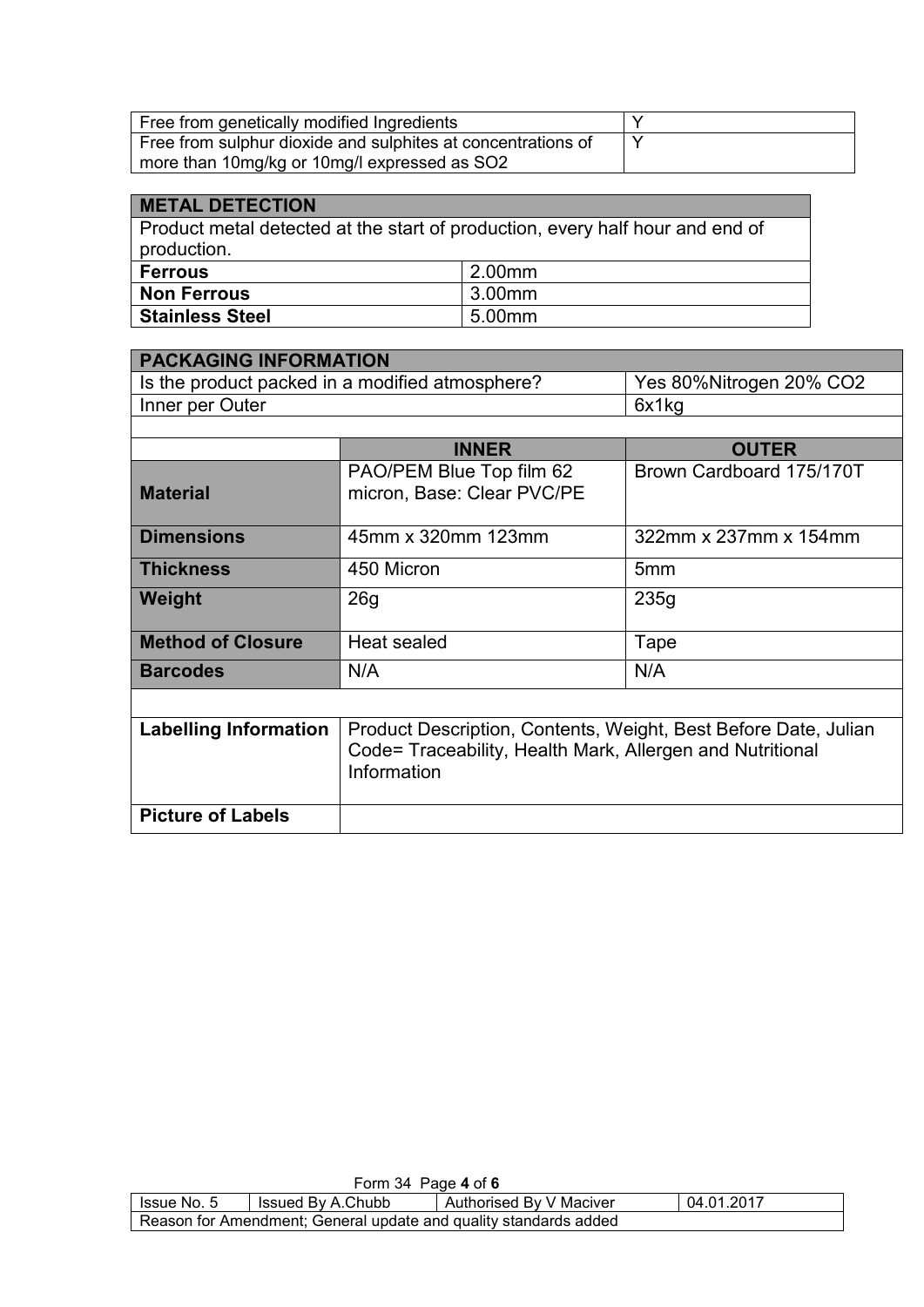

Form 34 Page **5** of **6**

| lssue No. 5                                                      | Issued By A.Chubb | Authorised By V Maciver | 04.01.2017 |  |
|------------------------------------------------------------------|-------------------|-------------------------|------------|--|
| Reason for Amendment; General update and quality standards added |                   |                         |            |  |